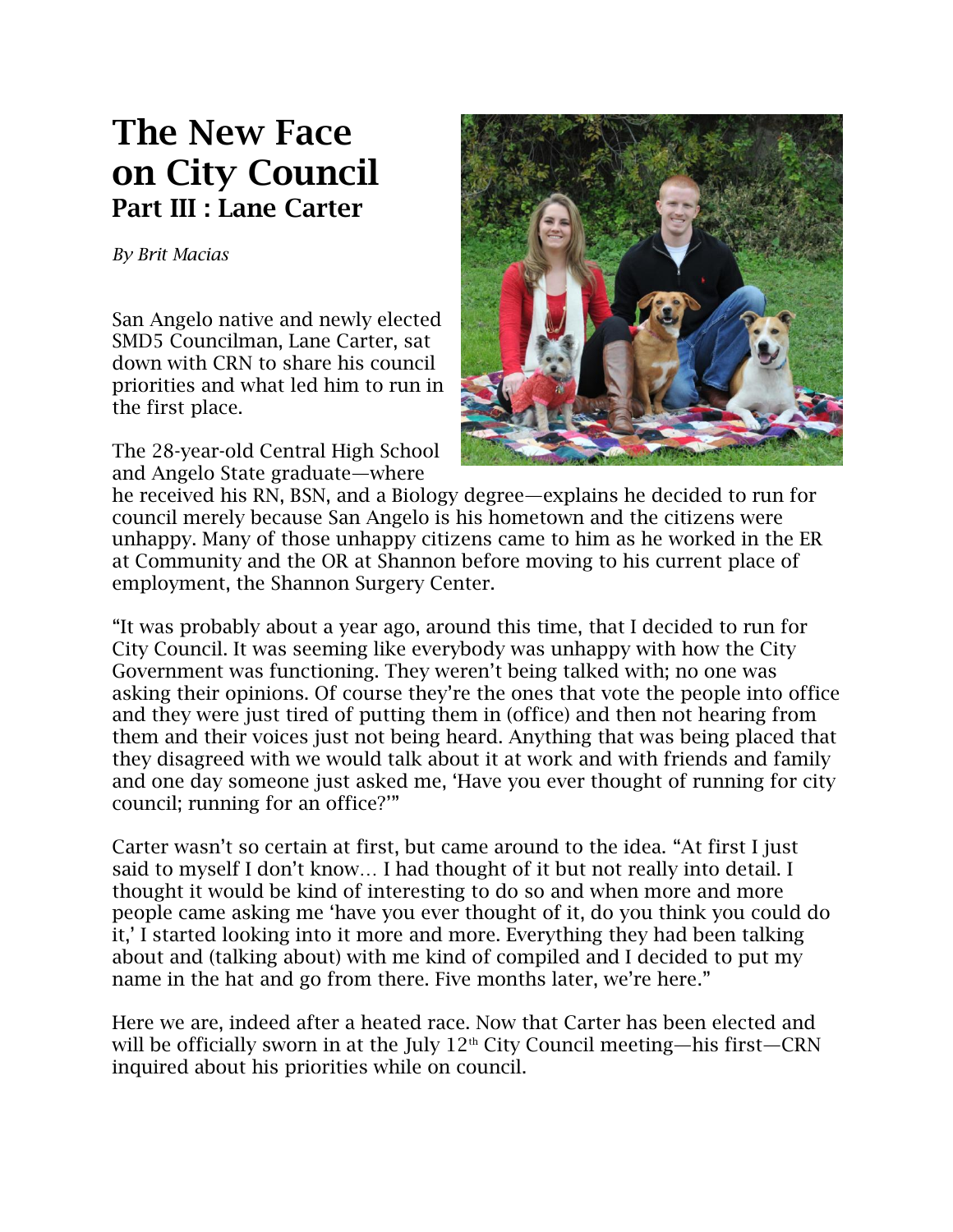"Besides the big topics: infrastructure, trash, streets, and water, one thing I want to definitely change is the communication between the council and the people. Getting more people involved. I think that's a big thing. It's kind of discouraging to look and see what the voter base is and see how many people are actually involved... I would love to see a voter turnout of 25-30,000 people. That is a big thing for me. Letting them be more informed about what is going on. What the options are, asking their opinions, and getting a bigger opinionbase presented to the council. Then that would include the water issues, fixing the infrastructure, finding that water source for a reasonable price because no one wants to spend over 100 million dollars on anything."

In regards to the Big Topics, Carter explains his stance on street reconstruction and the highly-debated trash contract. "If we have any excess money that we can use, we can look at (re)doing a street with better quality materials, especially a highly traveled area. That way maybe we can save and if we can get double the life out of it, it will pay off in the long run."

His goal for the trash system, he states, is, "Getting the trash contract better to where everybody is satisfied. I think more bulk pickup in exchange of the everyother-week recycling probably would have been a good deal especially if the avid recyclers are given another can."

Carter also tells CRN that many of his constituents want trash receptacles returned to alley pick-up. "I think we could probably look at some streets like Southland has, they're still being picked up in the alley. There are probably some streets that are straight enough to satisfy the people. Of course, I've never ridden on a trash truck to witness that first-hand but if there's something we could look at like that where some people could get what they want, but others let them know there's not really anything with the new system (to do) besides the front (pickup)…I'm open for options."

With Carter being such a young seated official—even thought to be a high schooler while going door-to-door—CRN asked his thoughts on the younger generation in San Angelo wanting to leave due to their idea that there is little of value to do here and few grocery and clothing shopping options.

"San Angelo is unique in that we're the same but different from everybody else. Different as in the quality of life we have—we're not big city. But, we're close enough that we can go to the big city on vacation. That would be good for a certain age group. A lot of people like the hustle and bustle and being able to go to all the different places that they choose and when San Angelo doesn't have it, that's when they want to move to Dallas, Austin, San Antonio, or even out of the state to a bigger city."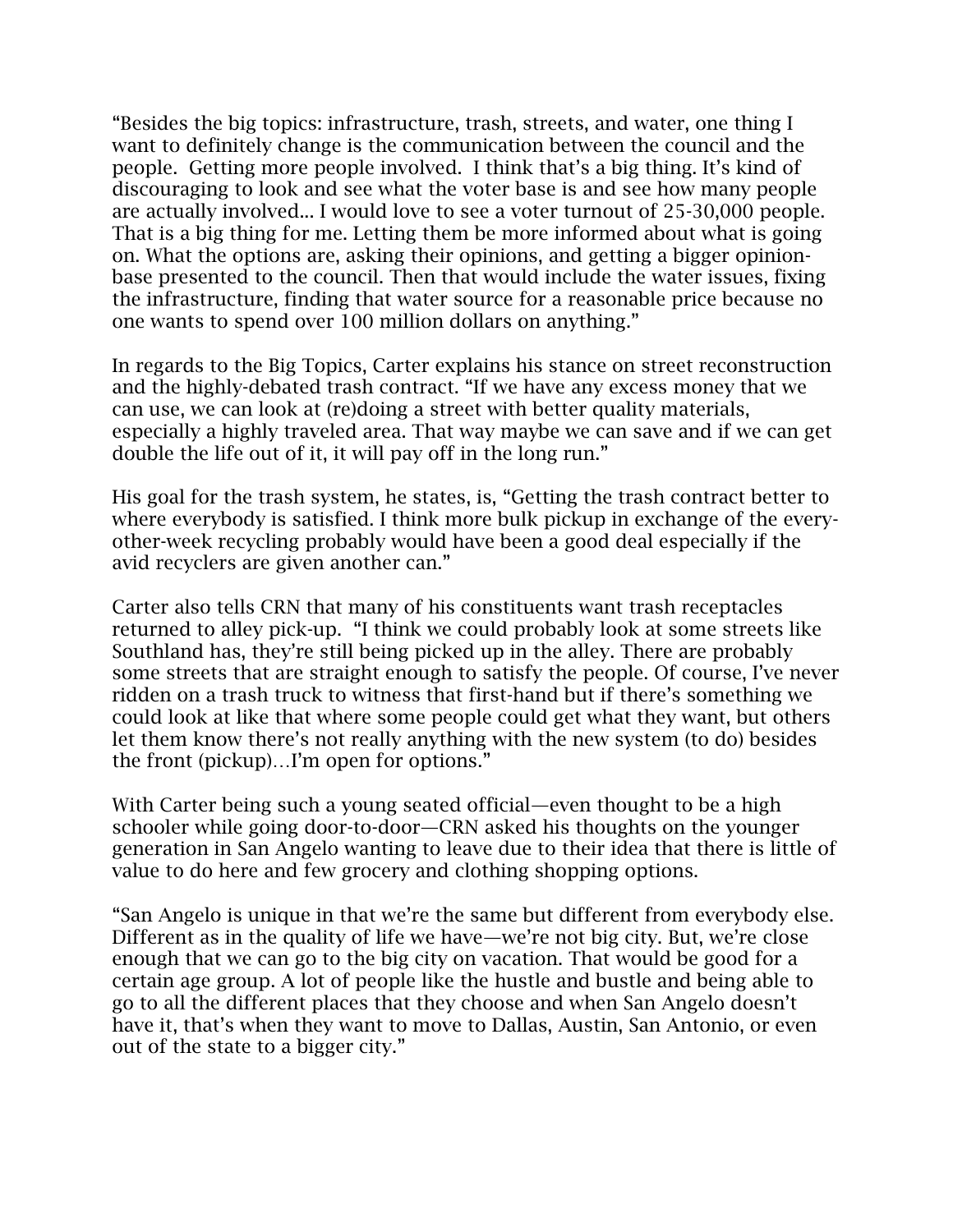So, how does Carter think the City Council can help the younger generation want to stay and draw in new businesses, both nationally owned businesses and thriving local ones?

"One thing that I ran on is small business. I'm very pro small business and I think that if we show the bigger businesses that our small business community is thriving, certain businesses like Whole Foods or different chains like that would probably follow in a, 'feed the small fish and the big fish will come,' kind of situation, looking at showing and setting the example that the small business can do it and then the bigger businesses can come."

With all the City ordinances and "Red Tape" in front of start-up businesses as well as the upkeep of those things to keep businesses open, CRN asks Carter if the Council can help alleviate some of that to make it easier to keep the doors open, or even get them open to begin with.

"I think so, in a way that we could probably work with the City and the Chamber and the permit department and planning. If we can lessen some of the restrictions on small businesses in that sense, then they can stay afloat and thrive and set that example (to bigger businesses) because no one wants red tape anywhere."

With San Angelo being a College Town, among other things, we asked Carter what he thought of running at such a young age and being elected to represent the younger generation as well as his district. "Going door-to-door someone thought I was in high school still. I had to tell them 'I just look young. I'm 28 and I've done this and this and this.'"

"That's one of the reasons I ran," he continues, "because there were no young people on (Council) and at some point they all start thinking alike. In my opinion, a healthy City Council would have a more split-down-the-middle kind of vote. Once you start getting 7-0's or 6-1's they're all maybe thinking alike. Sometimes that's not a bad thing, and I'm not saying it is a bad thing, but if it happens consistently, we need a change and a different perspective. If you put a group of people in a box, they're going to start thinking alike."

When it comes to motivating the citizens of San Angelo to stay or become more involved, Carter explains his approach. "In SMD5 I'm going to motivate (voters) by letting them know my face. That's going to be (by) holding meetings and going door-to-door as a seated official. So if they see a seated official, a young guy, coming by and setting the example that might motivate them to keep involved instead of them just being discouraged and saying 'this is just ran by the same ol' people.'